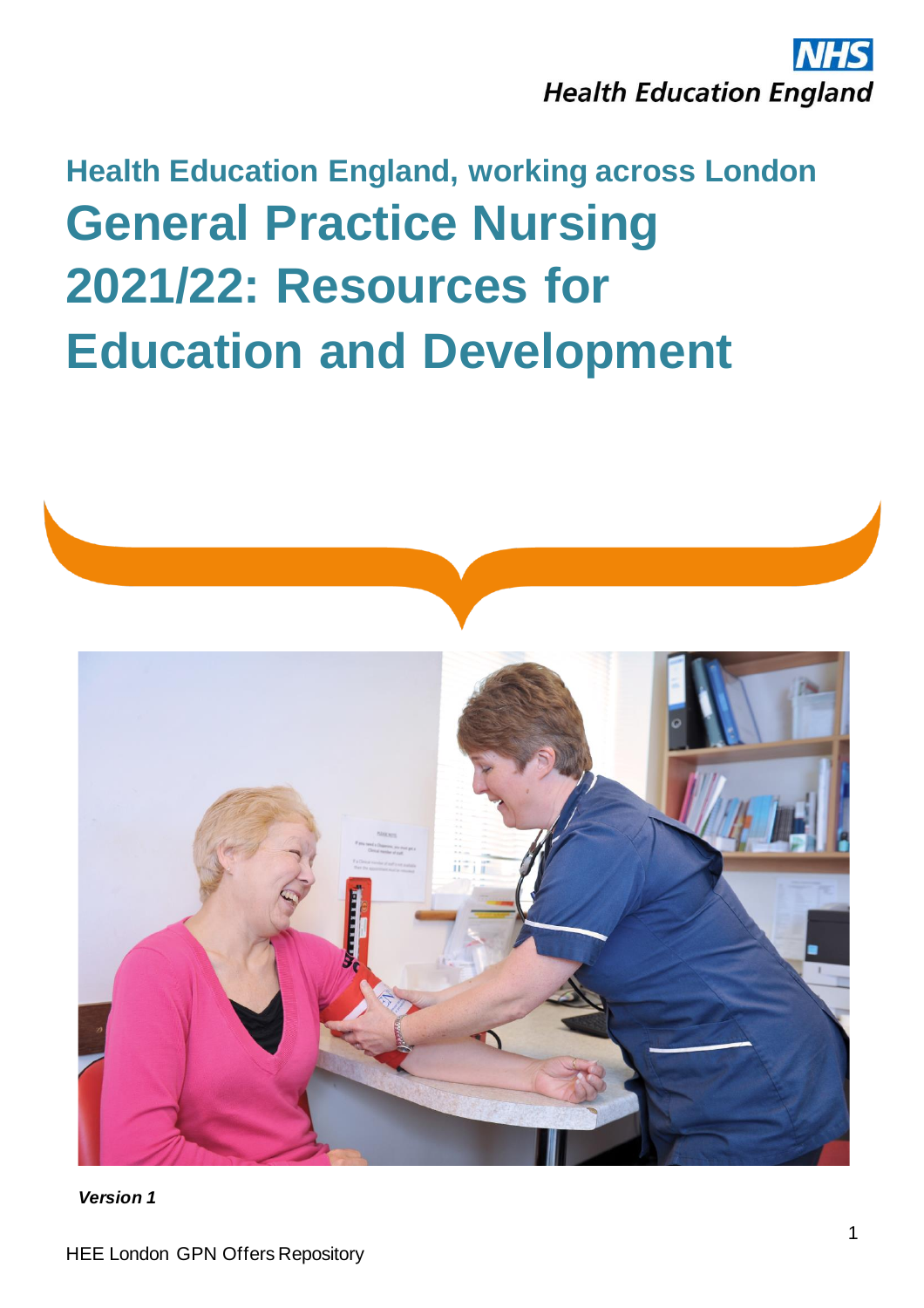## **1.Introduction**

The primary care team has created this repository of resources and programmes available for GPN education and development outside of the foundation and academic programmes.

In creating this list, we have focussed on those areas traditionally funded within the bespoke offer such as preceptorship, leadership and GPNs moving into education. This is not an exhaustive list, and we would be happy to add any additional offers you are aware of to make this as useful as possible for all.

For any queries regarding these programmes please use the relevant contacts within each of the offers or primary care team at: [PrimaryCare.London@hee.nhs.uk](mailto:PrimaryCare.London@hee.nhs.uk)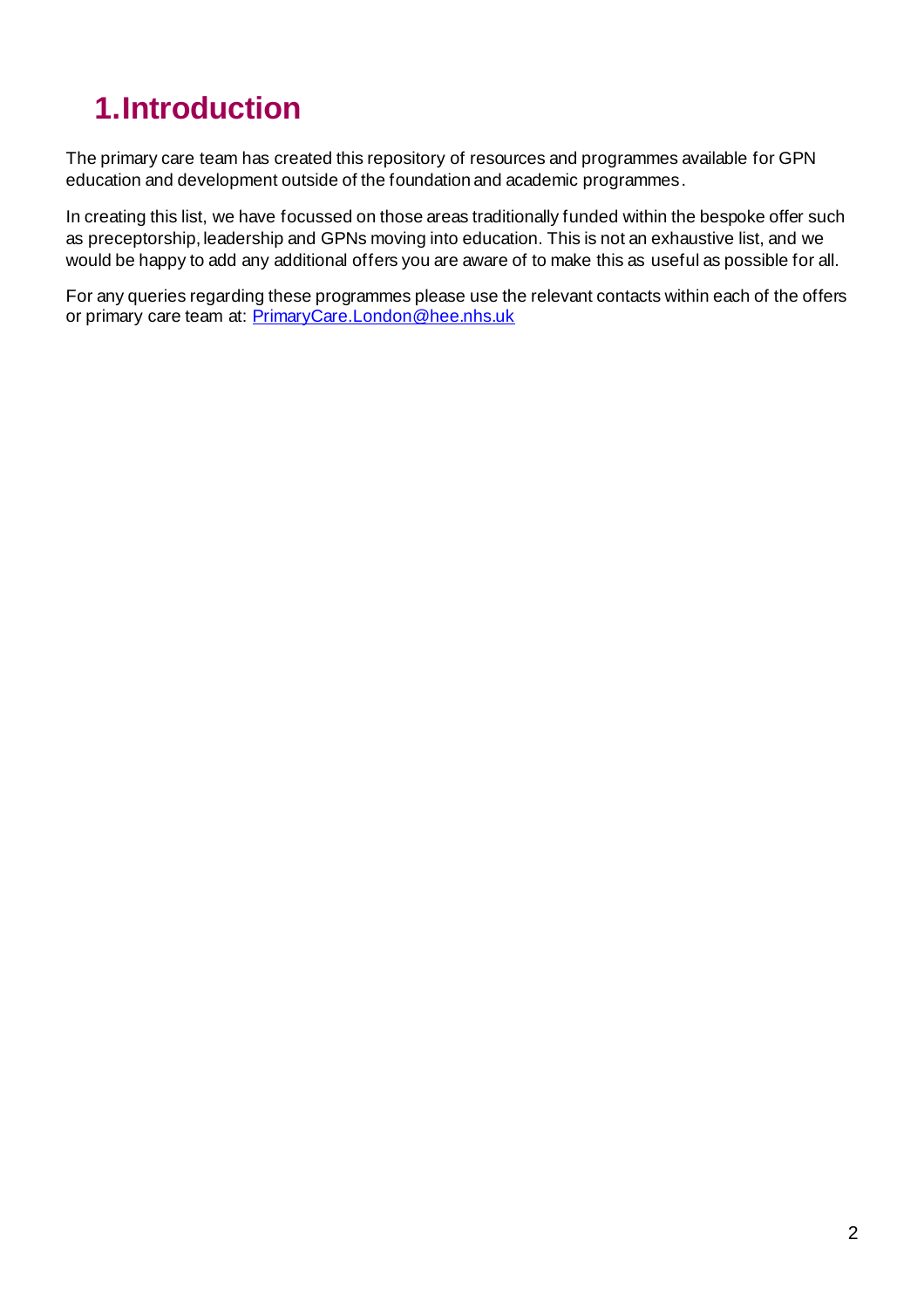## **2.Resources**

| <b>Offer</b>                                                    | <b>Description</b>                                                                                                                                                                                                                                                                                                                                                                                                                                                                                                                                                                                                                                                                                                       | <b>How to access</b>                                                             |
|-----------------------------------------------------------------|--------------------------------------------------------------------------------------------------------------------------------------------------------------------------------------------------------------------------------------------------------------------------------------------------------------------------------------------------------------------------------------------------------------------------------------------------------------------------------------------------------------------------------------------------------------------------------------------------------------------------------------------------------------------------------------------------------------------------|----------------------------------------------------------------------------------|
| Preceptorship                                                   |                                                                                                                                                                                                                                                                                                                                                                                                                                                                                                                                                                                                                                                                                                                          |                                                                                  |
| QNI standards for induction                                     | These standards have been designed and developed to reflect best practice and<br>provide guidance to prepare nurses for their new role as a Registered Nurse in<br><b>General Practice Nursing</b><br>https://www.qni.org.uk/wp-content/uploads/2020/05/Standards-of-Education-<br>and-Practice-for-Nurses-New-to-General-Practice-Nursing-1.pdf                                                                                                                                                                                                                                                                                                                                                                         | Angie Hack angie.hack@gni.org.uk                                                 |
| Capital Nurse preceptorship<br>and accelerated<br>preceptorship | Preceptorship: CapitalNurse has developed a preceptorship<br>framework that provides a recommended set of standards based on<br>best-practice which all health and social care organisations in London<br>have agreed to.<br>Accelerated Preceptorship: This accelerated preceptorship guide, is for<br>$\bullet$<br>use with returners to practice, international nurses and some newly<br>qualified practitioners (NQPs) and Health Care Professionals (HCP's)<br>who may be joining a temporary register, for example during Covid-19.<br>This is not intended to replace the preceptorship programme for newly<br>qualified practitioners.<br>https://www.hee.nhs.uk/our-work/capitalnurse/workstreams/preceptorship | Jacqueline Robinson-Rouse<br>Jacqueline.robinson-rouse@hee.nhs.uk                |
| NHSE/I & HEE SPIN New to<br><b>Practice Fellowship</b>          | A two-year programme of support, available to all newly qualified nurses<br>working substantively in general practice, with an explicit focus on working<br>within and across a PCN<br>https://www.england.nhs.uk/publication/general-practice-fellowships-for-gps-<br>and-nurses-new-to-practice-programme-operational-guidance/                                                                                                                                                                                                                                                                                                                                                                                        | Jonathan Sampsonjonathan.sampson@nhs.net<br>Sharon Kelly Sharon.kelly@hee.nhs.uk |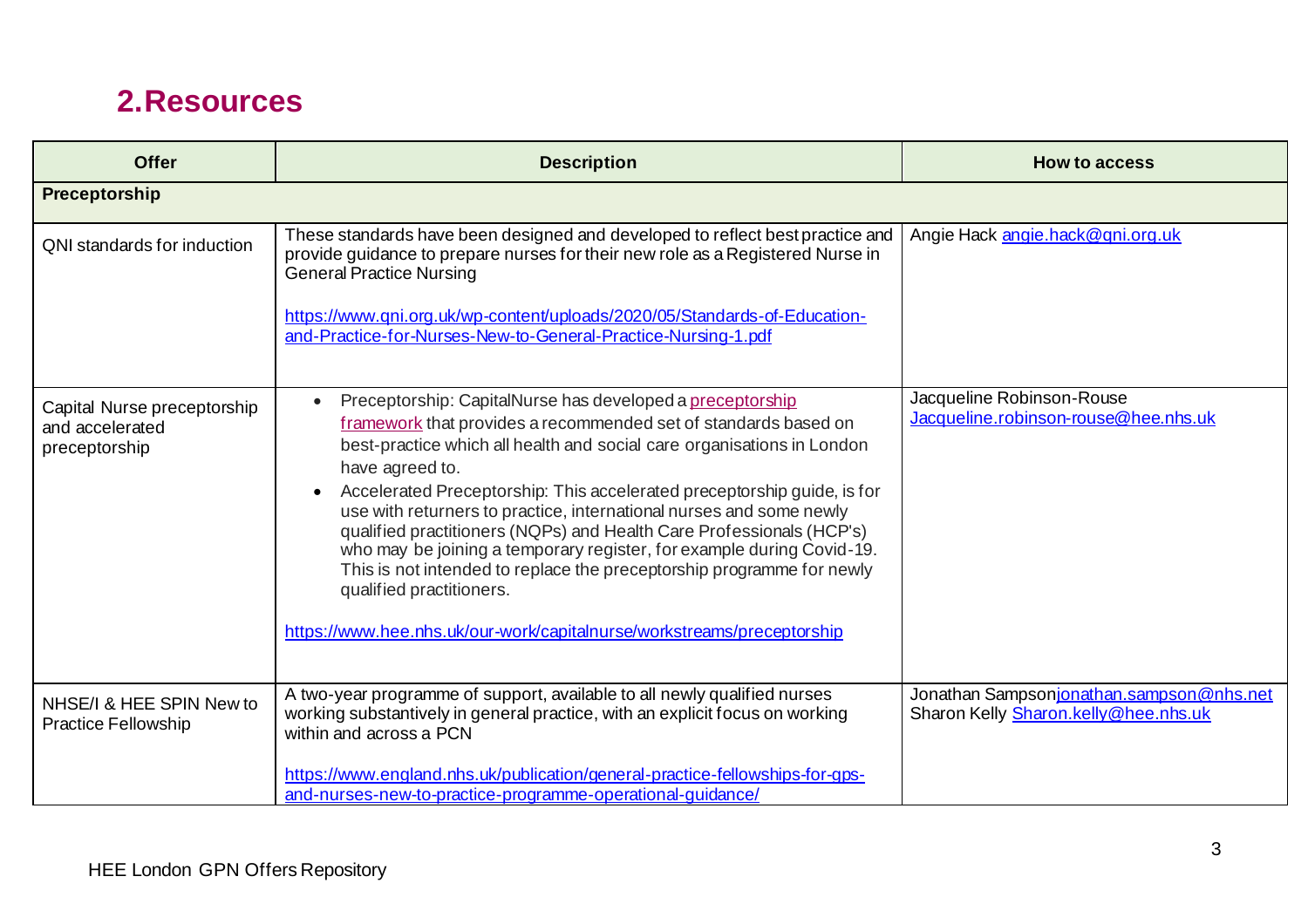| Leadership                           |                                                                                                                                                                                                                                                                                                                                                                                                                                                                                                                 |                               |  |  |
|--------------------------------------|-----------------------------------------------------------------------------------------------------------------------------------------------------------------------------------------------------------------------------------------------------------------------------------------------------------------------------------------------------------------------------------------------------------------------------------------------------------------------------------------------------------------|-------------------------------|--|--|
| <b>LEEP for Primary Care</b>         | The HEE LEEP offer is open to all NHS staff and is developed and facilitated by<br>Professor Geeta Menon Postgraduate Dean HEE South London and Professor<br>Vijay Nayar, Dean for Differential Attainment in Primary Care HEE.<br>This layered programme uses the principles of spiral learning which<br>allows individuals to continually revisit leadership development alongside<br>their career. Further information can be found I the presentation below:<br><b>LEEP for Primary</b><br>Care.pptx        | yara.alafandi@hee.nhs.uk      |  |  |
| Care programme - funded<br>elsewhere | CARE is a learning and development programme that empowers general<br>practice nurses and other primary care professionals to play a key role in their<br>primary care network, to shape services based on population health needs and<br>to strengthen their leadership. Focussing on wellbeing and building and<br>harnessing resilience, the programme uses digital technology to connect<br>primary care professionals and to support joined-up, multi-professional working.<br>https://napc.co.uk/gpncare/ | CARE@napc.co.uk               |  |  |
| <b>LMC Programme</b>                 | Aimed to support the leadership development of staff working at ICS to board<br>level this programme is hosted on the NHSE/I Futures platform:<br>https://future.nhs.uk/system/home                                                                                                                                                                                                                                                                                                                             | info@lmc.org.uk               |  |  |
| <b>Mary Seacole Programme</b>        | The Mary Seacole Programme (MSP) is a multi-professional leadership<br>development programme designed by the NHS Leadership Academy to develop<br>knowledge and skills in leadership and management. The programme is<br>delivered virtually over six months with three compulsory "face to face" full day<br>sessions, online work through the virtual campus and a final reflective essay.                                                                                                                    | Primarycare.london@hee.nhs.uk |  |  |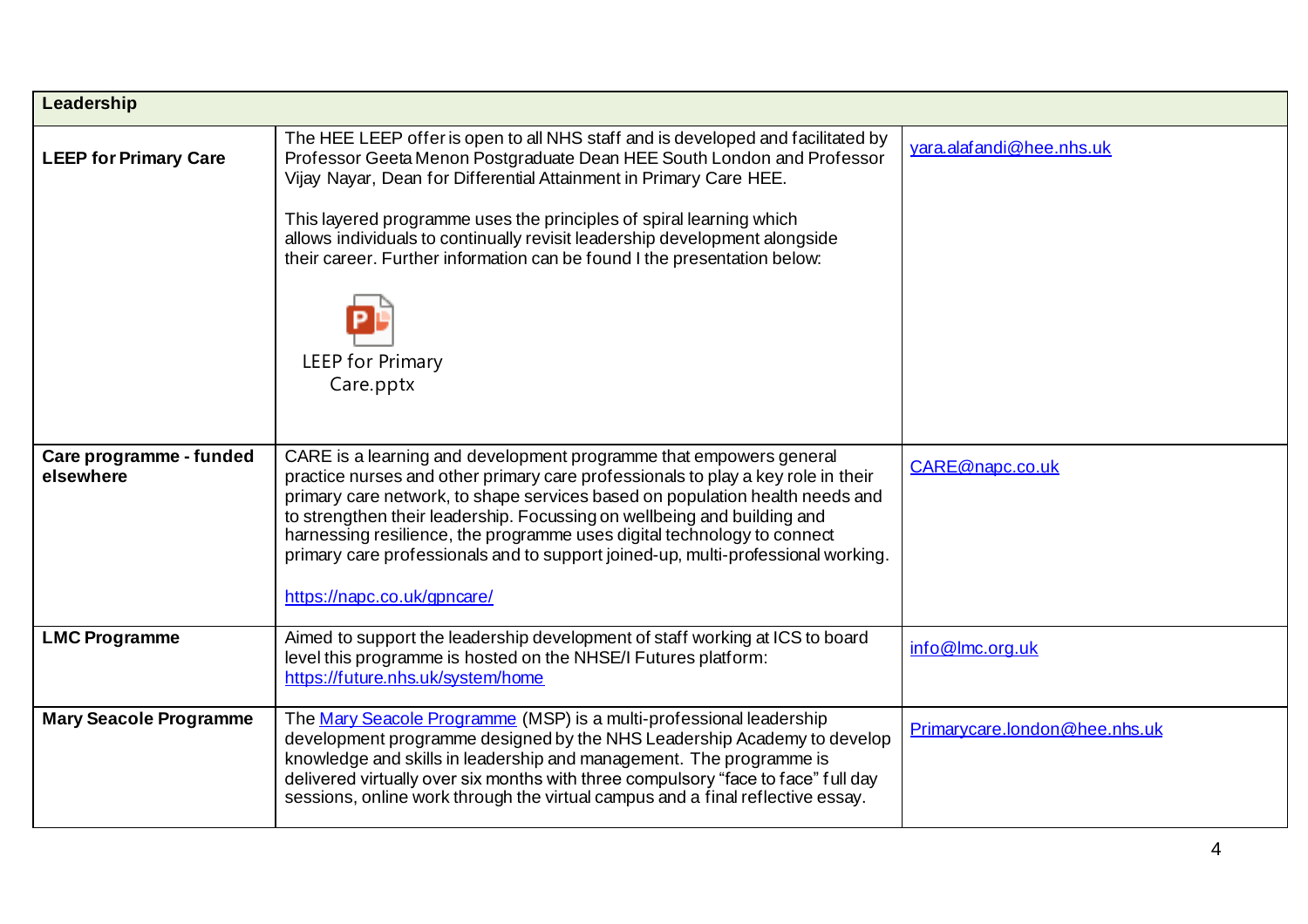|                                                          | The London Programme will be delivered by two Mary Seacole Facilitators<br>(trained through the local offer) with 16-25 delegates permitted per cohort.                                                                                                                                      |                                                          |
|----------------------------------------------------------|----------------------------------------------------------------------------------------------------------------------------------------------------------------------------------------------------------------------------------------------------------------------------------------------|----------------------------------------------------------|
|                                                          | This high-quality, nationally recognised development programme will shortly be<br>ready to be delivered to the primary care workforce across London with a first<br>cohort in March 2022.                                                                                                    |                                                          |
|                                                          | Further details will be shared shortly                                                                                                                                                                                                                                                       |                                                          |
| <b>Education</b>                                         |                                                                                                                                                                                                                                                                                              |                                                          |
| <b>PG Cert in education 50%</b><br>contribution from PSU | In order to encourage and support a PG Certificate course in the HEE Multi-<br>professional Faculty Development team provide scholarships (maximum £1,750<br>available) to help cover the cost of a master's level programme                                                                 | <b>Nerys Cater</b><br>facultydevelopment.lase@hee.nhs.uk |
|                                                          | https://london.hee.nhs.uk/completing-masters-level-programme-university-<br>pgcert-pgdip-or-masters                                                                                                                                                                                          |                                                          |
| <b>Career Development</b>                                |                                                                                                                                                                                                                                                                                              |                                                          |
| <b>Capital Nurse Resources</b>                           | We have collaborated with stakeholders across London to develop a suite of<br>resources, please find links to the CN Career Framework and other resources<br>that maybe help with supporting a career conversation from an individual and<br>employer perspective. See links to these below: |                                                          |
|                                                          | <b>Career Framework:</b>                                                                                                                                                                                                                                                                     |                                                          |
|                                                          | A free to use digital self-assessment tool that can use as part of career<br>conversation. This webpage also contains guide on how to use the tool and how<br>to use this tool as part of career conversation.                                                                               |                                                          |
|                                                          | https://www.hee.nhs.uk/our-work/capitalnurse/workstreams/career-framework                                                                                                                                                                                                                    |                                                          |
|                                                          | <b>Career Clinic &amp; Internal Transfer schemes:</b>                                                                                                                                                                                                                                        |                                                          |
|                                                          | Also, as part of our ongoing strategy to support health and social care<br>organisations to develop effective Career Clinics and Internal Transfer schemes,                                                                                                                                  |                                                          |